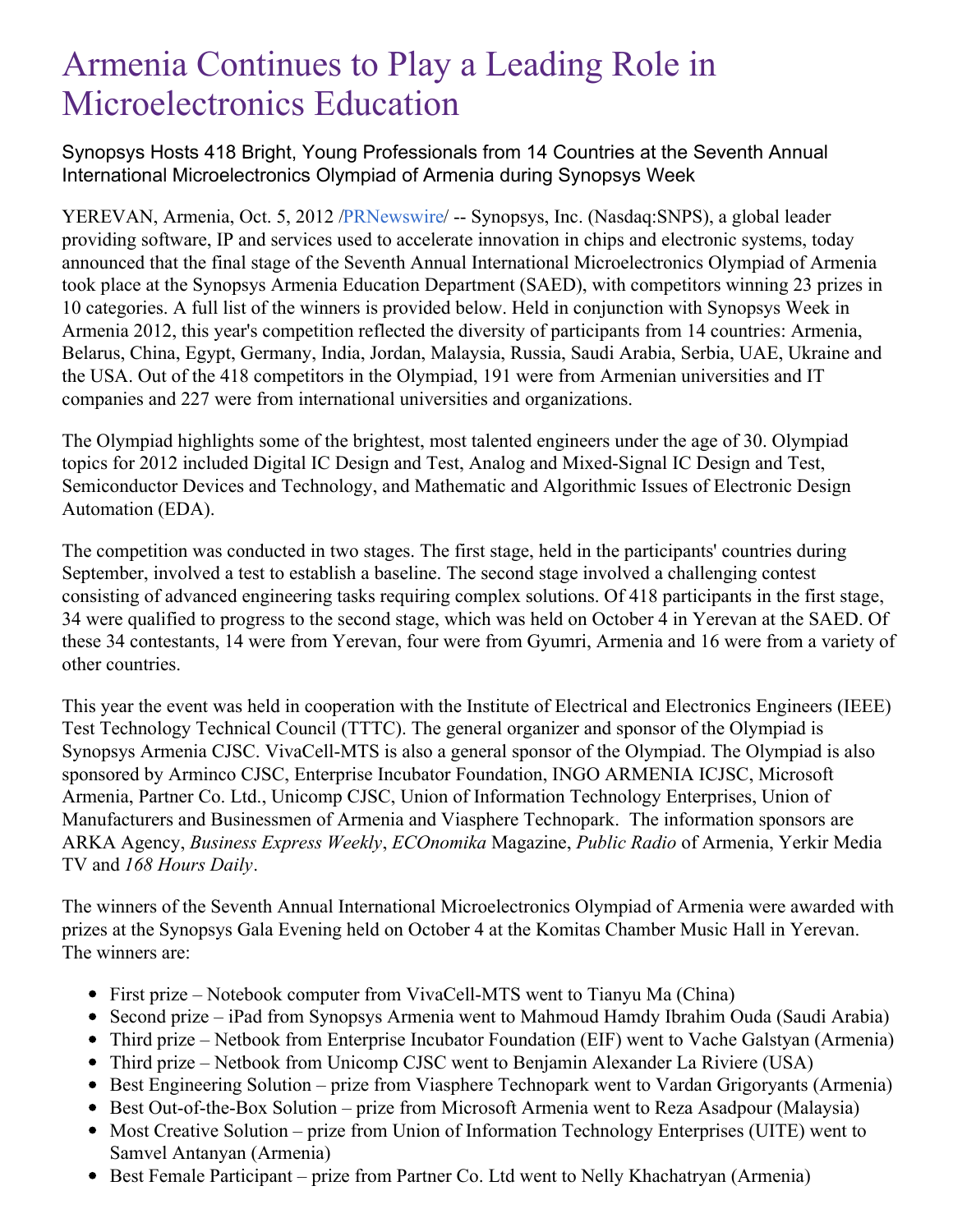- Youngest Participant prize from Arminco CJSC went to Grigor Hakobyan (Armenia)
- Best Result among Participants from Gyumri prize from Union of Manufacturers and Businessmen of Armenia went to Khoren Tigranyan (Armenia)
- Best Result from each Country prize from Olympiad Organizing Committee and INGO ARMENIA ICJSC went to Vitaly Gavrilyuk (Belarus), Tianyu Ma (China), Arjun Singhal (Germany), Nikhil Sudhir Upadhyay (India), Anas Majdi Dahabra (Jordan), Reza Asadpour (Malaysia), Taylan Daribaev (Russia), Mahmoud Hamdy Ibrahim Ouda (Saudi Arabia), Jelena Zdravkovic (Serbia), Hebatalla Salah Abdulkarim A Alhamadani (UAE), Volodymyr Miz (Ukraine), Benjamin Alexander La Riviere (USA)

Along with the winners of the Seventh Annual International Microelectronics Olympiad of Armenia, the winners of the Eighth Presidential Educational Awards and "Best IT Managers" 2012 Awards were also honored at the Gala evening, followed by a reception and a concert where the "Little Singers of Armenia" performed.

"Now in its seventh year, the International Microelectronics Olympiad continues its impressive momentum. Three years ago, the Olympiad took its first tentative steps toward internationalization, with the participation of students from Russia and Ukraine. This year, the Olympiad attracted contestants from 14 countries. Thanks to the generous sponsorship of our partner VivaCell-MTS, the opportunity to travel to Yerevan to participate in the Olympiad is proving to be a very attractive proposition around the world, and is creating an event in this field that is unprecedented," said Rich Goldman, president of the organizing committee of the Olympiad, CEO of Synopsys Armenia CSJC, and vice president of corporate marketing and strategic alliances at Synopsys. "This year's recognition from IEEE, the world's most respected professional engineering society, signifies the high global regard in which the Olympiad is held. The Olympiad also benefits Armenia by providing an impetus to showcase the country's developing role as a regional center for microelectronics, and it serves as a strong basis for developing beneficial relationships for Armenia around the world."

"The quality of education in Armenia will define our future – it is essential to boosting the country's competitive advantage," said Ralph Yirikian, general manager of VivaCell-MTS, the general sponsor of the Olympiad. "Initiatives such as these need to be strongly encouraged. As Armenia's leading mobile operator and a corporate citizen, VivaCell-MTS recognizes the importance of supporting initiatives that lead young people to great discoveries and encourage creativity."

"The increasing participation and support over the years of the Olympiad of Armenia indicate that it indeed serves its main objectives to stimulate further development of microelectronics in the region and to increase the level of knowledge of the Olympiad participants," said Professor Vazgen Melikyan, president of the program committee of the Olympiad and director of SAED.

"It was my pleasure to participate again in this year's International Microelectronics Olympiad. Visiting Synopsys Armenia and seeing the fruitful collaboration between Synopsys and academia was a great experience," said Mahmoud Ouda, Ph.D. student of the Department of Electrical Engineering at King Abdullah University of Science and Technology in Saudi Arabia. "I hope to see even more participants from more countries next year."

## **About Annual International Microelectronics Olympiad of Armenia**

The first Armenian Microelectronics Olympiad was held in September of 2006 with 82 participants from Armenia. Since then, the event has grown to include numerous award categories and over 400 participants from 14 countries. Visit the Annual International Microelectronics Olympiad of Armenia online at http://www.microolymp.am.